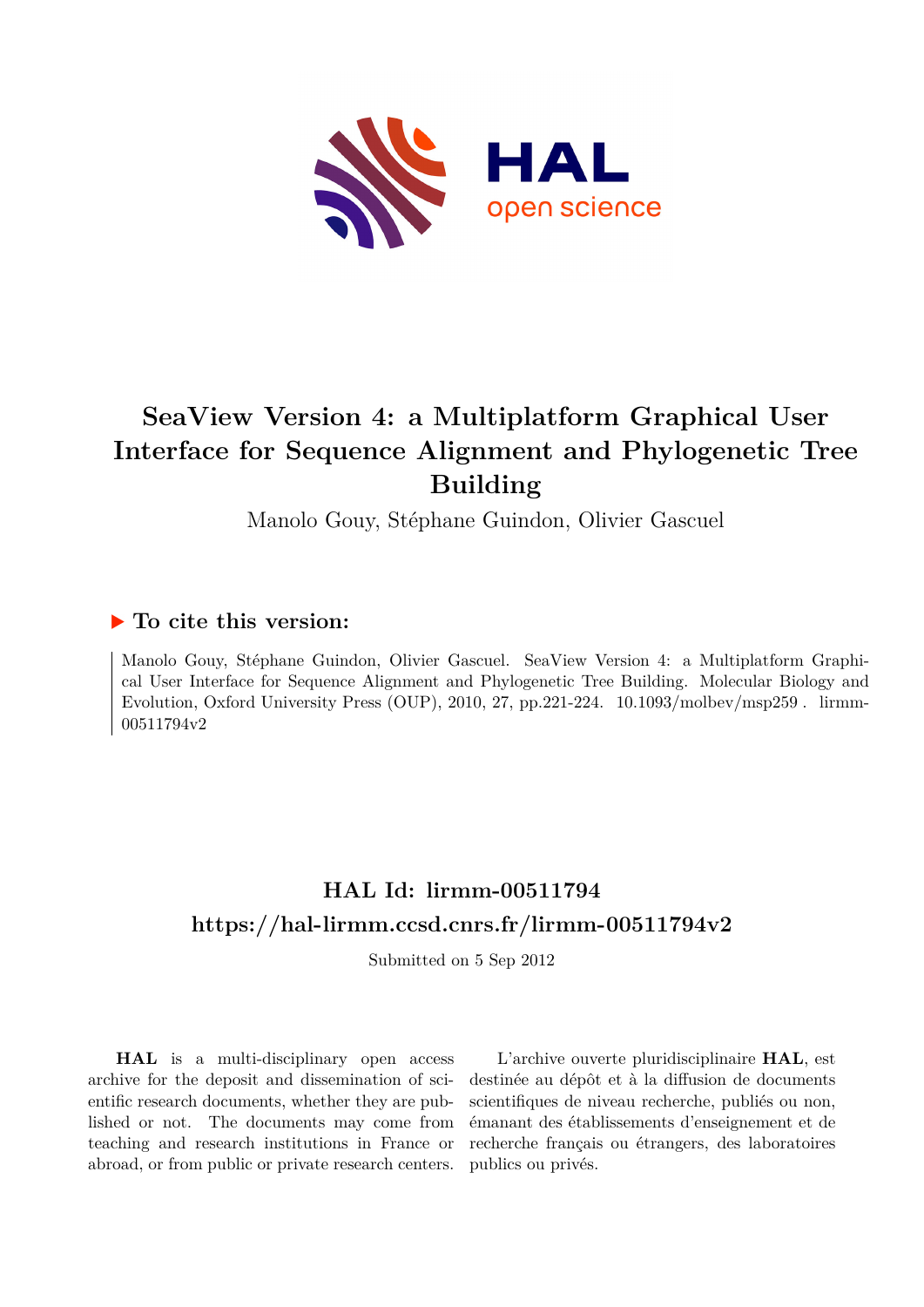# SeaView Version 4: A Multiplatform Graphical User Interface for Sequence Alignment and Phylogenetic Tree Building

Manolo Gouy, $*1$  Stéphane Guindon,<sup>2,3</sup> and Olivier Gascuel<sup>2</sup>

<sup>1</sup>Laboratoire de Biométrie et Biologie Evolutive, CNRS UMR 5558, Université Lyon 1, Université de Lyon, Villeurbanne, France <sup>2</sup>Méthodes et Algorithmes pour la Bioinformatique, LIRMM, CNRS UMR 5506, Université Montpellier II, Montpellier, France  $^3$ Department of Statistics, University of Auckland, Auckland, New Zealand

\*Corresponding author: E-mail: mgouy@biomserv.univ-lyon1.fr.

Associate editor: Sudhir Kumar

#### Abstract

We present SeaView version 4, a multiplatform program designed to facilitate multiple alignment and phylogenetic tree building from molecular sequence data through the use of a graphical user interface. SeaView version 4 combines all the functions of the widely used programs SeaView (in its previous versions) and Phylo win, and expands them by adding network access to sequence databases, alignment with arbitrary algorithm, maximum-likelihood tree building with PhyML, and display, printing, and copy-to-clipboard of rooted or unrooted, binary or multifurcating phylogenetic trees. In relation to the wide present offer of tools and algorithms for phylogenetic analyses, SeaView is especially useful for teaching and for occasional users of such software. SeaView is freely available at <http://pbil.univ-lyon1.fr/software/seaview>.

Key words: SeaView, multiple sequence alignment, molecular phylogeny, PhyML, graphical user interface.

Multiple alignment and phylogenetic tree reconstruction from molecular sequence data are key tasks for many molecular evolution analyses. They involve the sequential use of several programs that perform part of the complete procedure and often require series of tedious and error-prone data reformatting to transfer sequences and trees between these programs. The computer programs SeaView and Phylo\_win pioneered the use of graphical user interfaces for performing multiple sequence alignment and phylogenetic tree reconstruction (Galtier et al. 1996). These programs have been widely used but were lacking access to recently developed methods for maximum-likelihood tree estimation. We present here SeaView version 4, a program that allows its users to perform the complete phylogenetic analysis of a set of homologous DNA or protein sequences, from network-based sequence extraction from public databases to tree building and display using up-to-date alignment and maximum-likelihood tree-building algorithms (fig. 1).

SeaView can read and write the most widely used file formats defined for holding aligned or unaligned protein or nucleotide sequence data: Fasta (Pearson and Lipman 1988), interleaved Phylip (Felsenstein 1993), Clustal (Higgins et al. 1992), multiple sequence file of the Genetics Computer Group package, Nexus (Maddison et al. 1997), and Mase (Faulkner and Jurka 1988). The last two formats allow for much useful information besides sequence and name, that is, trees, species, and sites selections, sequence annotations. SeaView can also import sequence data from the major public sequence databases using a network access (Gouy and Delmotte 2008) to daily (for GenBank and EMBL) or weekly updated (for UniProt/SwissProt) databases. Imported sequences can beidentifiedbyname,accession number,or keyword and named either with their database identifier or using the species name of their organism of origin. SeaView can also

directly import from nucleotide databases most feature table elements (e.g., coding sequence, rRNA, andnon-codingRNA) and select those whose annotations contain a user-given character string (fig. 2).

Nucleotide sequences can be translated to protein using any user- or database-assigned genetic code, so operations such as alignment and tree building can be performed at the nucleotide or the protein levels. Unaligned proteincoding DNA sequences can be translated to protein, aligned, and displayed back as DNA sequences, a procedure that yields more realistic coding sequence alignments than would result from nucleotide-level alignment. Proteincoding DNA sequences can also be displayed by assigning the same color to all synonymous codons of the corresponding amino acid. Alignments can alternatively be displayed in reference mode, that is, where only residues that differ from the homologous one in a reference sequence are shown. Several sequence alignments can be handled simultaneously and copy/paste and concatenation operations can be performed between them. As far as display is concerned, SeaView accepts large sequence numbers (tens of thousand) and long sequences. SeaView is able to handle any number of sequence and site sets. Such sets can be named and saved in the Nexus or Mase file formats for subsequent use, by tree-building algorithms for instance.

SeaView relies on external programs to perform multiple sequence alignments. Two programs are initially available: ClustalW version 2 (Larkin et al. 2007) and Muscle (Edgar 2004). These programs are run with their default parameter values that have been chosen by their authors to perform well in most cases. When special parameter values are needed, they can be specified once using SeaView's user interface and reused for subsequent alignment operations. Alignment can be applied to all or to selected sequences Letter

<sup>©</sup> The Author 2009. Published by Oxford University Press on behalf of the Society for Molecular Biology and Evolution. All rights reserved. For permissions, please e-mail: journals.permissions@oxfordjournals.org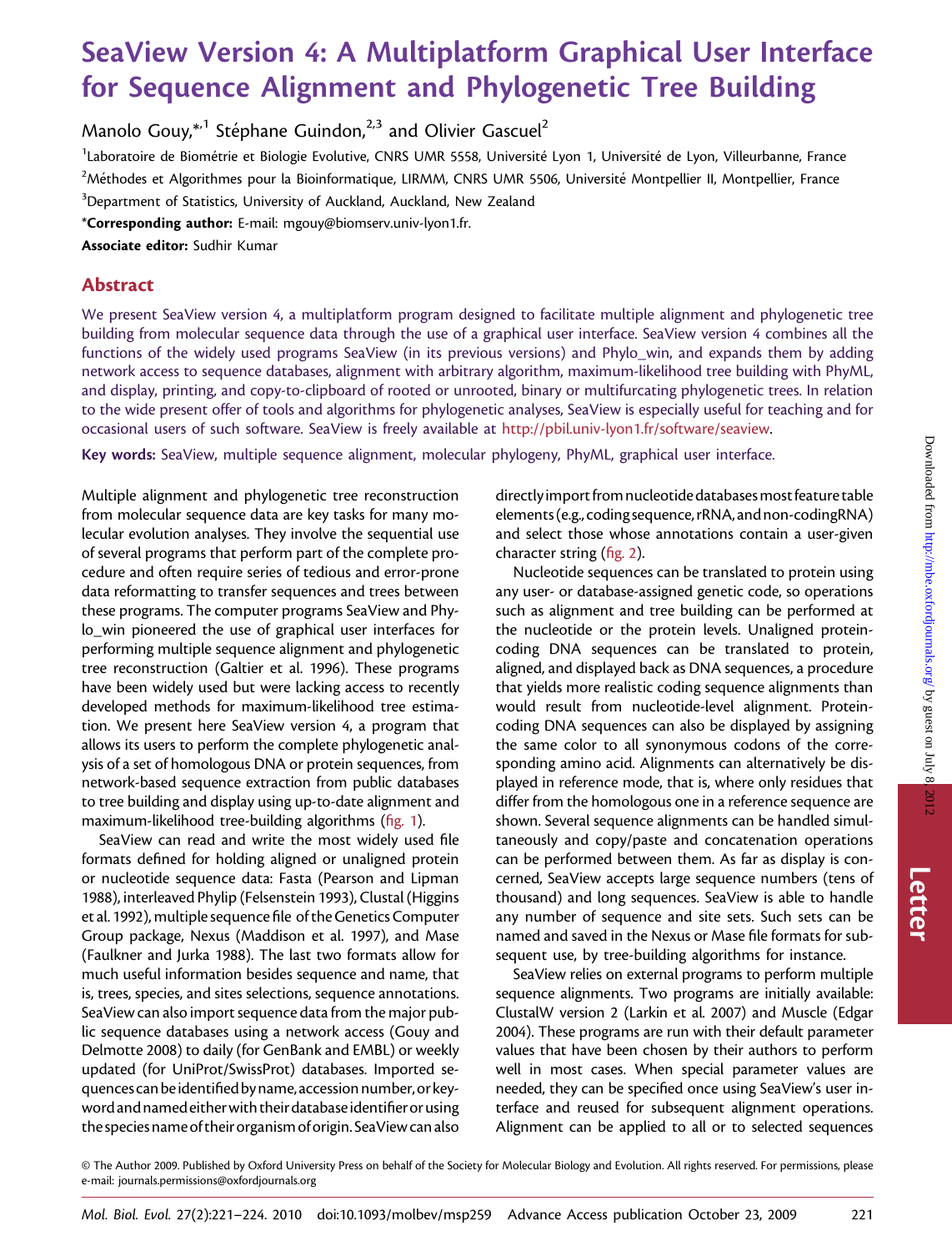



FIG. 1. The two major SeaView window types display sequence data and phylogenetic trees. Two of the displayed menus, two pilot multiple alignment algorithms and tree-building methods. Tree display tools allow printing, copy to clipboard, rerooting, zooming in and out, restricting display to a subtree, and the use of three alternative (squared, circular, and cladogram) tree-drawing formats.

or part of sequences. Profile alignment that aims at adding more sequences to a preexisting alignment can be done with both Muscle and ClustalW. SeaView is also able to drive any external sequence alignment program provided this program reads and outputs Fasta-formatted sequence data and can be run by a command line of the form ''program\_ name arguments.'' SeaView communicates with external alignment programs through a list of arguments that is initially defined by the user. This definition is made by entering once in a dialog box the list of arguments suitable for running this program, replacing the input file name by ''%f.pir'' and the output file name by ''%f.out.'' The external alignment algorithm becomes directly usable after that step. For example, SeaView's interface to T-Coffee (Notredame et al. 2000) corresponds to the following argument list

$$
\%f.pir -outfile = f\%.out -output = fasta\_aln
$$
  
-outorder = input

which contains the arguments expected by T\_Coffee to align a Fasta-formatted file and to output its Fasta-formatted results



FIG. 2. Database sequence import dialog. This example will import into SeaView the single coding sequence (CDS) from EMBL's entry AE000782 (Archaeoglobus fulgidus complete genome sequence) containing the string (gyrA) in its database annotation and will name it Archaeoglobus.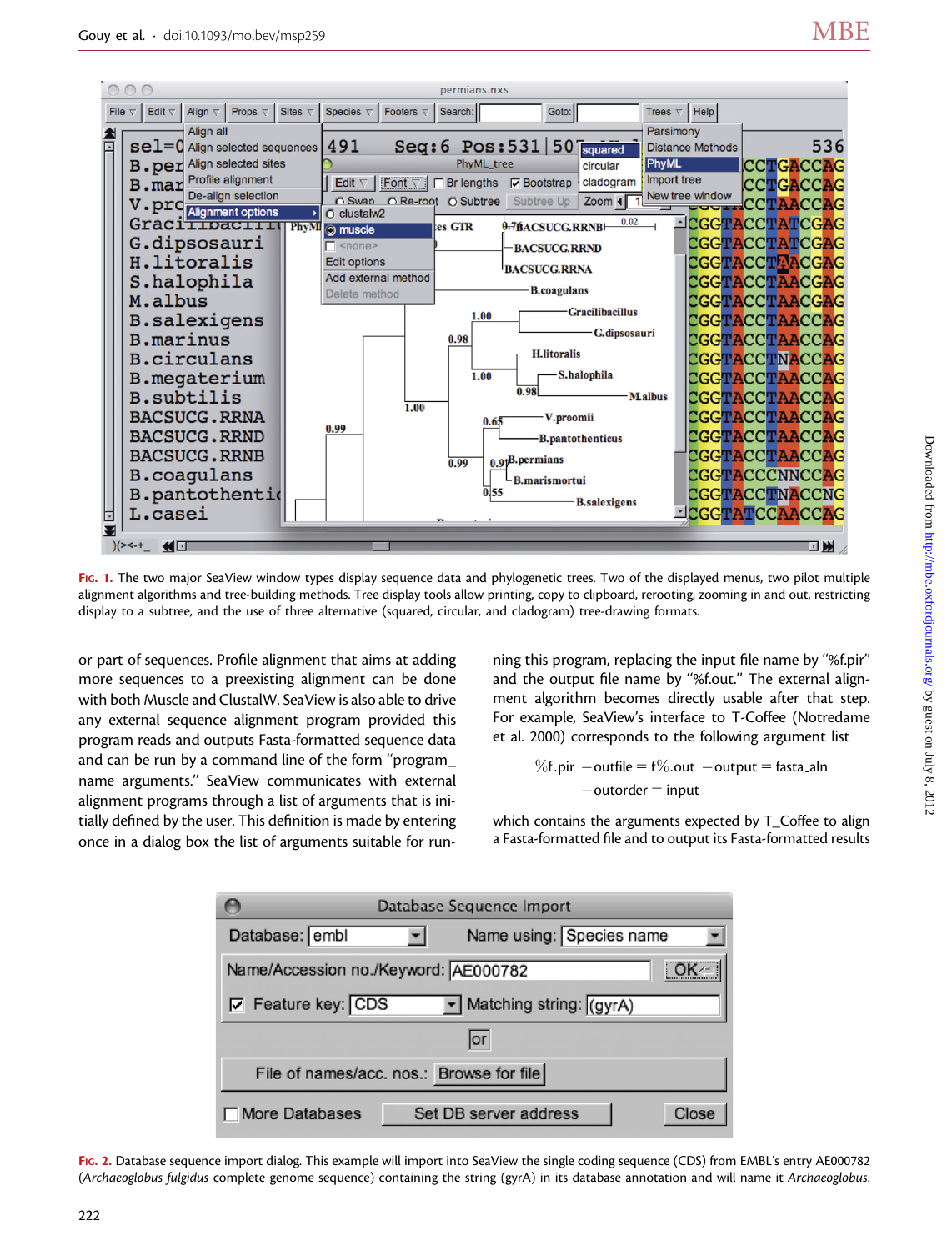

FIG. 3. SeaView dialog for setting PhyML options applied to nucleotide sequences.

without reordering sequences. Likewise, SeaView's interface to Probcons (Do et al. 2005) is straightforward:

#### $\%$ f.pir  $>$  %f.out

SeaView is also a multiple sequence alignment editor that can be used to add or remove one or several gaps in one or several sequences simultaneously. A dot-plot analysis (Maizel and Lenk 1981) can be performed between any two sequences to visually check whether alignment algorithms missed regions with high sequence similarity.

SeaView relies on PhyML version 3 (Guindon and Gascuel 2003) for maximum-likelihood phylogenetic tree reconstruction. Here again, PhyML is used as an independent program. Thus, future updates to PhyML will be accessible to SeaView users as soon as they will have installed the revised program. Tree building can be applied to all or to selected sequences and to all or selected sequence sites. Most PhyML options can be set through the graphical interface, both for nucleotide and protein-level analyses (fig. 3). Thus, branch support can be estimated either with the approximate likelihood-ratio test (Anisimova and Gascuel 2006) or by bootstrap resampling (Felsenstein 1985).

SeaView includes two distance-based tree reconstruction methods: Neighbor-Joining (Saitou and Nei 1987; Studier and Keppler 1988) and BioNJ (Gascuel 1997). These can be applied to various nucleotide and protein sequence

pairwise distances and combined with bootstrap resampling for branch-support estimation. Nucleotide-level distances are observed divergence, Jukes and Cantor, Kimura's two-parameter, Hasegawa–Kishino–Yano (see Rzhetsky and Nei 1995 for these first 4 distances), LogDet (Lake 1994), and Li's nonsynonymous  $(K_a)$  and synonymous  $(K<sub>s</sub>)$  distances for protein-coding sequences (Li 1993). Protein-level distances are observed, Poisson and Kimura's (Nei 1987). Gap-containing sites are by default excluded from pairwise distance computations. Alternatively, sites that are gap-free in two sequences can be used to compute the distance for this sequence pair. The branch lengths of any user-given tree topology can be computed by minimization of the sum of squared differences between evolutionary and patristic distances (Rzhetsky and Nei 1993).

SeaView can also reconstruct maximum-parsimony phylogenetic trees using code extracted from Dnapars and Protpars programs (Phylip version 3.52, Felsenstein 1993). Parsimony computation can be combined with bootstrap resampling of sites and can be repeated a user-chosen number of times after randomly changing the input order of sequences. The parsimony score of any user-given tree can also be computed. SeaView completes parsimony analyses by computing the strict consensus of all equally parsimonious trees found.

When tree building is completed. SeaView draws the resulting phylogenetic tree on the screen (fig. 1). Plotted trees can be displayed with or without branch lengths (as when computed by parsimony), with or without branch-support values (typically, bootstrap scores or approximate Likelihood Ratio Test probabilities), binary or multifurcating, rooted or unrooted. Phylogenetic trees are initially rooted at the point in the tree that minimizes the variance of rootto-tip distances, but they can also be plotted as unrooted trees using a circular display or as cladograms containing topological but no branch-length information. The user can change the tree root and exchange the order of the two child lineages of a node. Trees can be saved to Newick, PDF, or PostScript files, and, under the Microsoft Windows and Mac OS X environments, printed or copied to the clipboard for communication with graphical tools such as Office applications. Aligned sequences can be reordered following their corresponding tree, and sequences that belong to a subtree can be selected in the corresponding alignment. Several tools such as subtree display, pattern matching in sequence names, and vertical zoom help dealing with large trees. A graphical tree editor allows topological changes by combining two basic operations: clade displacement and clade suppression.

SeaView version 4 is freely available at [http://pbil.](http://pbil.univ-lyon1.fr/software/seaview) [univ-lyon1.fr/software/seaview](http://pbil.univ-lyon1.fr/software/seaview) for four computer platforms (Microsoft Windows, Mac OS X, Linux, and SPARC/Solaris) and as source code.

Many software packages are available for multiple sequence alignment and phylogenetic tree reconstruction. Sea-View is especially comparable with MEGA 4 that also provides an elaborate graphical user interface for multiple sequence alignment and distance or parsimony tree reconstruction